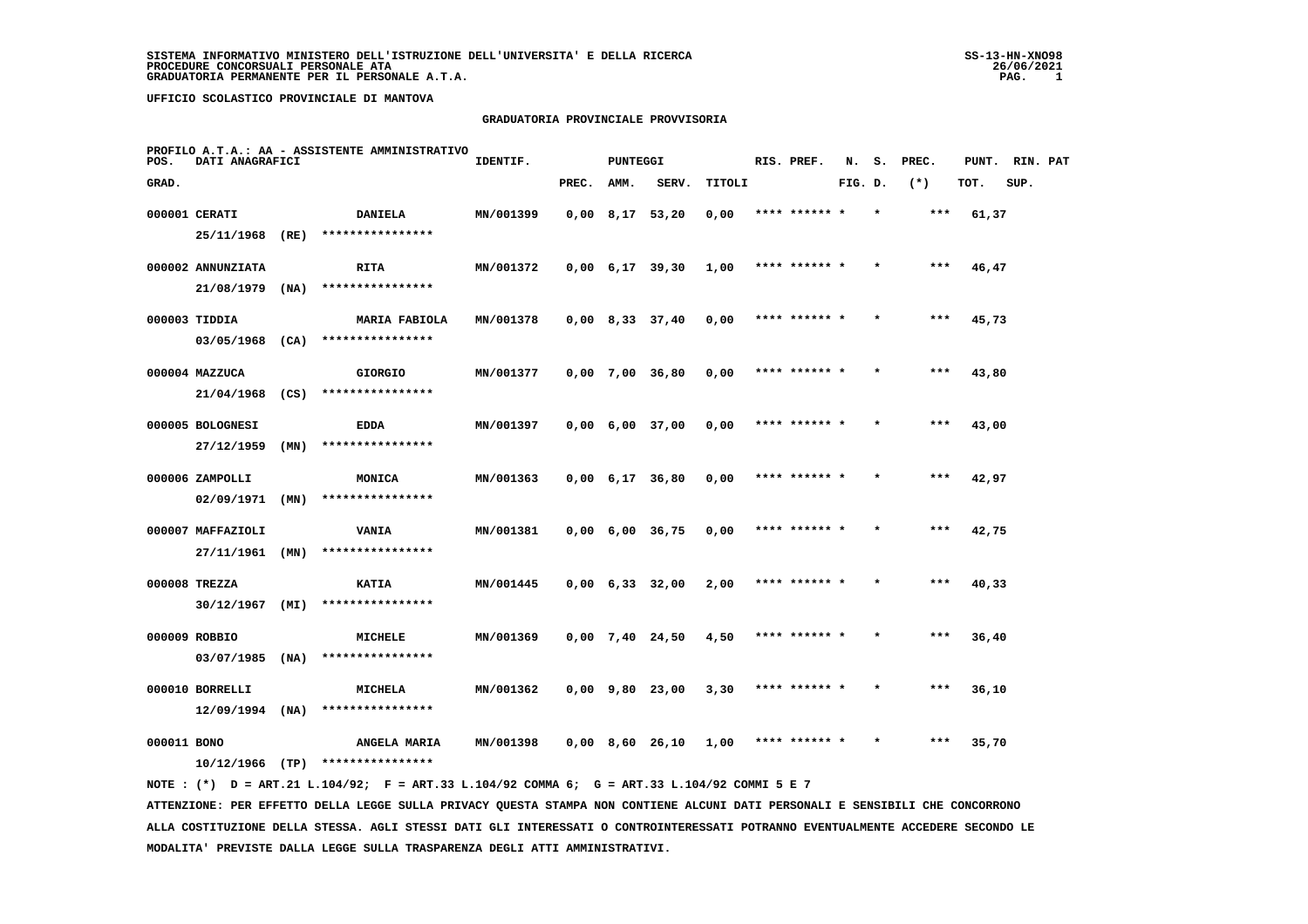# **GRADUATORIA PROVINCIALE PROVVISORIA**

| POS.         | DATI ANAGRAFICI     |      | PROFILO A.T.A.: AA - ASSISTENTE AMMINISTRATIVO | IDENTIF.  |       | PUNTEGGI                      |                       |        | RIS. PREF.    | N.      | s.      | PREC. | PUNT. | RIN. PAT |  |
|--------------|---------------------|------|------------------------------------------------|-----------|-------|-------------------------------|-----------------------|--------|---------------|---------|---------|-------|-------|----------|--|
| GRAD.        |                     |      |                                                |           | PREC. | AMM.                          | SERV.                 | TITOLI |               | FIG. D. |         | $(*)$ | TOT.  | SUP.     |  |
|              | 000012 BOGONCELLO   |      | <b>ANTONIA</b>                                 | MN/001396 |       | $0,00$ 8,00 27,20             |                       | 0,00   | **** ******   |         |         | $***$ | 35,20 |          |  |
|              | 28/05/1963          | (VR) | ****************                               |           |       |                               |                       |        |               |         |         |       |       |          |  |
|              | 000013 FERRANTE     |      | <b>SARA</b>                                    | MN/001387 |       |                               | $0,00$ 7,60 24,50     | 3,00   | **** ****** * |         |         | ***   | 35,10 |          |  |
|              | 18/11/1989          | (NA) | ****************                               |           |       |                               |                       |        |               |         |         |       |       |          |  |
|              | 000014 COLAMARINO   |      | <b>FRANCESCA</b>                               | MN/001364 |       | $0,00 \quad 6,00 \quad 28,80$ |                       | 0,00   | **** ****** * |         | $\star$ | $***$ | 34,80 |          |  |
|              | 10/09/1979          | (NA) | ****************                               |           |       |                               |                       |        |               |         |         |       |       |          |  |
|              | 000015 GIULIANO     |      | <b>FRANCESCO</b>                               | MN/001376 |       |                               | $0,00$ 8,00 21,50     | 4,30   | **** ****** * |         |         | $***$ | 33,80 |          |  |
|              | 19/11/1980          | (CE) | ****************                               |           |       |                               |                       |        |               |         |         |       |       |          |  |
|              | 000016 MONTEFORTE   |      | <b>ANNUNZIATA</b>                              | MN/001379 |       |                               | $0,00$ 7,60 21,55     | 4,30   | **** ****** * |         |         | $***$ | 33,45 |          |  |
|              | 18/08/1987          | (AV) | ****************                               |           |       |                               |                       |        |               |         |         |       |       |          |  |
|              | 000017 MAGNONE      |      | <b>ALBINA</b>                                  | MN/001402 |       |                               | $0,00$ $9,40$ $24,00$ | 0,00   | **** ****** * |         | $\star$ | $***$ | 33,40 |          |  |
|              | 27/12/1981          | (EE) | ****************                               |           |       |                               |                       |        |               |         |         |       |       |          |  |
|              | 000018 GIARDINA     |      | LAURA                                          | MN/001388 |       |                               | $0,00$ 7,60 23,75     | 2,00   | **** ******   |         |         | ***   | 33,35 |          |  |
|              | $01/12/1983$ (CT)   |      | ****************                               |           |       |                               |                       |        |               |         |         |       |       |          |  |
| 000019 RIZZO |                     |      | MARIARITA                                      | MN/001370 |       |                               | $0,00$ 7,50 22,35     | 3,50   | **** ****** * |         |         | $***$ | 33,35 |          |  |
|              | 25/09/1979          | (CT) | ****************                               |           |       |                               |                       |        |               |         |         |       |       |          |  |
|              | 000020 FERRARI      |      | <b>MARTINA</b>                                 | MN/001400 |       |                               | $0,00$ $9,70$ $21,50$ | 1,80   | **** ****** * |         | $\star$ | $***$ | 33,00 |          |  |
|              | 03/10/1986          | (MN) | ****************                               |           |       |                               |                       |        |               |         |         |       |       |          |  |
|              | 000021 AMBROSECCHIA |      | <b>CHIARA</b>                                  | MN/001395 |       |                               | $0,00$ $9,50$ $20,30$ | 2,80   | **** ****** * |         |         | $***$ | 32,60 |          |  |
|              | $10/06/1983$ (MT)   |      | ****************                               |           |       |                               |                       |        |               |         |         |       |       |          |  |
|              | 000022 PETALE       |      | <b>ANTONELLA</b>                               | MN/001446 |       |                               | 0.00 10.00 19.10      | 3,00   | **** ****** * |         |         | $***$ | 32,10 |          |  |
|              | 30/08/1988          | (CS) | ****************                               |           |       |                               |                       |        |               |         |         |       |       |          |  |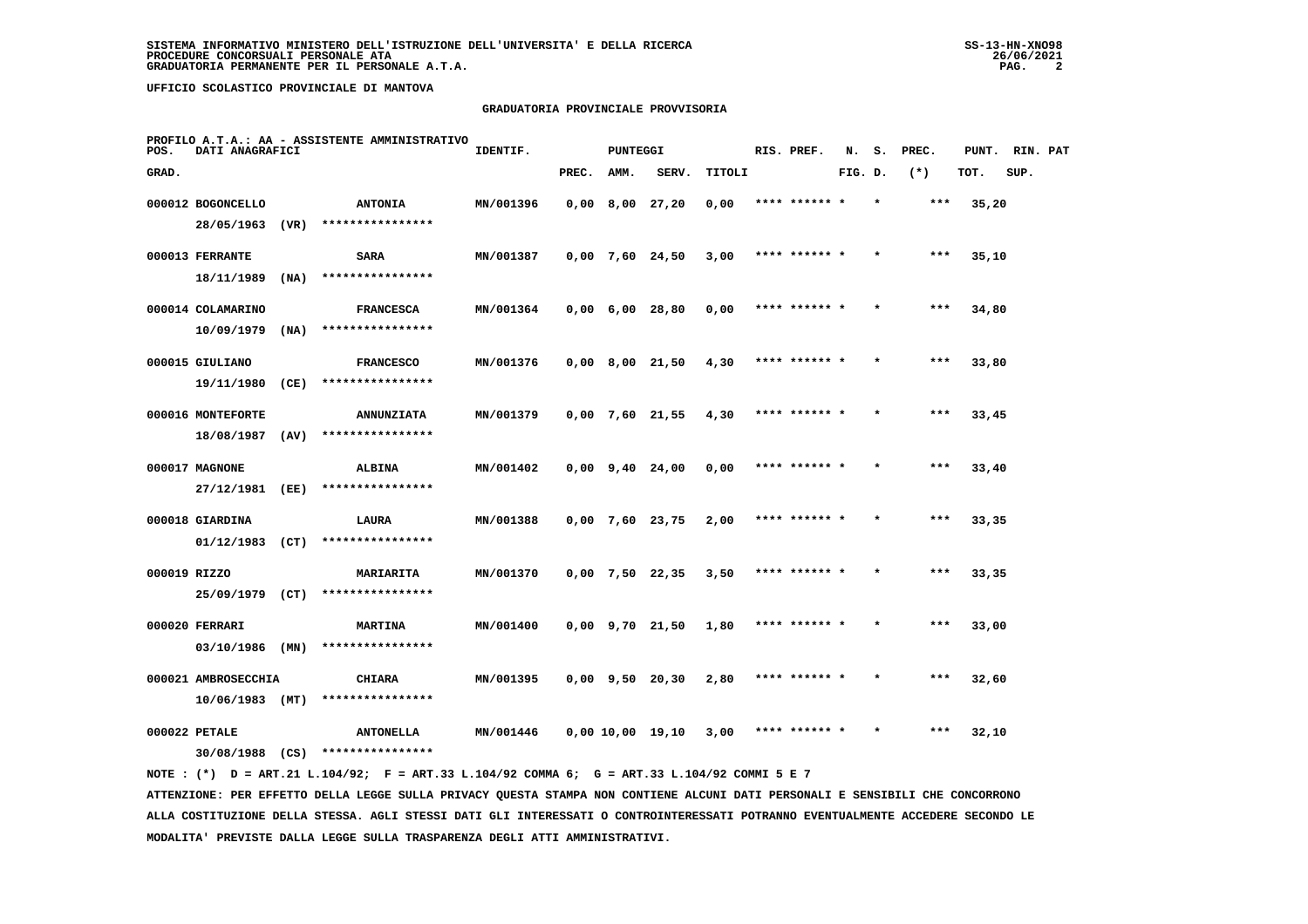# **GRADUATORIA PROVINCIALE PROVVISORIA**

| POS.         | DATI ANAGRAFICI         |      | PROFILO A.T.A.: AA - ASSISTENTE AMMINISTRATIVO                                              | IDENTIF.  |       | <b>PUNTEGGI</b> |                               |        | RIS. PREF.    | N.      | s.      | PREC. | PUNT. | RIN. PAT |  |
|--------------|-------------------------|------|---------------------------------------------------------------------------------------------|-----------|-------|-----------------|-------------------------------|--------|---------------|---------|---------|-------|-------|----------|--|
| GRAD.        |                         |      |                                                                                             |           | PREC. | AMM.            | SERV.                         | TITOLI |               | FIG. D. |         | $(*)$ | TOT.  | SUP.     |  |
|              | 000023 GUALTIERI        |      | TERESA                                                                                      | MN/001380 |       |                 | $0,00$ 9,67 19,20             | 2,50   | **** ****** * |         | $\star$ | ***   | 31,37 |          |  |
|              | 27/01/1977              | (KR) | ****************                                                                            |           |       |                 |                               |        |               |         |         |       |       |          |  |
| 000024 CANTE |                         |      | LUIGI                                                                                       | MN/001386 |       |                 | $0,00$ 8,00 20,25             | 2,50   | **** ****** * |         |         | ***   | 30,75 |          |  |
|              | 20/03/1982 (NA)         |      | ****************                                                                            |           |       |                 |                               |        |               |         |         |       |       |          |  |
|              | 000025 DI LAURO         |      | MARIA                                                                                       | MN/001374 |       |                 | $0,00 \quad 6,00 \quad 21,15$ | 2,50   | **** ****** * |         |         | $***$ | 29,65 |          |  |
|              | 22/12/1980              | (CE) | ****************                                                                            |           |       |                 |                               |        |               |         |         |       |       |          |  |
|              | 000026 BARBATO          |      | CLAUDIO                                                                                     | MN/001371 |       |                 | 0,00 10,00 14,50              | 4,50   | **** ******   |         |         | ***   | 29,00 |          |  |
|              | 28/04/1979 (CE)         |      | ****************                                                                            |           |       |                 |                               |        |               |         |         |       |       |          |  |
|              | 000027 CATAPANO         |      | <b>GIANFRANCO</b>                                                                           | MN/001373 |       |                 | $0,00$ 8,20 16,00             | 4,50   | **** ****** * |         |         | ***   | 28,70 |          |  |
|              |                         |      | 07/01/1991 (SA) ****************                                                            |           |       |                 |                               |        |               |         |         |       |       |          |  |
|              | 000028 VISCOMI          |      | <b>MARIA CATERINA</b>                                                                       | MN/001361 |       |                 | 0,00 10,00 15,60              | 3,00   | **** ****** * |         |         | $***$ | 28,60 |          |  |
|              | 21/01/1989              | (CZ) | ****************                                                                            |           |       |                 |                               |        |               |         |         |       |       |          |  |
|              | 000029 VELTRI           |      | <b>TERESA</b>                                                                               | MN/001382 |       |                 | $0,00$ 8,90 16,85             | 2,80   | **** ****** * |         |         | $***$ | 28,55 |          |  |
|              | 22/05/1990 (CS)         |      | ****************                                                                            |           |       |                 |                               |        |               |         |         |       |       |          |  |
| 000030 RUSSO |                         |      | <b>DANIELA</b>                                                                              | MN/001367 |       |                 | $0,00$ 7,40 18,10             | 2,80   | **** ****** * |         |         | $***$ | 28,30 |          |  |
|              | 12/06/1992              | (ME) | ****************                                                                            |           |       |                 |                               |        |               |         |         |       |       |          |  |
|              | 000031 PARISI           |      | <b>AURORA</b>                                                                               | MN/001365 |       |                 | $0,00$ 7,40 18,85             | 1,80   | **** ****** * |         |         | ***   | 28,05 |          |  |
|              | 09/10/1984 (NA)         |      | ****************                                                                            |           |       |                 |                               |        |               |         |         |       |       |          |  |
| 000032 BUTTO |                         |      | <b>GIORGIO</b>                                                                              | MN/001385 |       |                 | $0,00$ 9,80 14,90             | 3,00   | **** ****** * |         |         | $***$ | 27,70 |          |  |
|              | 01/06/1988 (ME)         |      | ****************                                                                            |           |       |                 |                               |        |               |         |         |       |       |          |  |
|              | 000033 ARMELI IAPICHINO |      | SALVATORE GIUSEP MN/001383                                                                  |           |       |                 | $0,00$ $9,67$ $14,85$         | 2,50   | **** ****** * |         |         | ***   | 27,02 |          |  |
|              | 04/07/1976 (ME)         |      | ****************                                                                            |           |       |                 |                               |        |               |         |         |       |       |          |  |
|              |                         |      | NOTE: (*) D = ART.21 L.104/92; F = ART.33 L.104/92 COMMA 6; G = ART.33 L.104/92 COMMI 5 E 7 |           |       |                 |                               |        |               |         |         |       |       |          |  |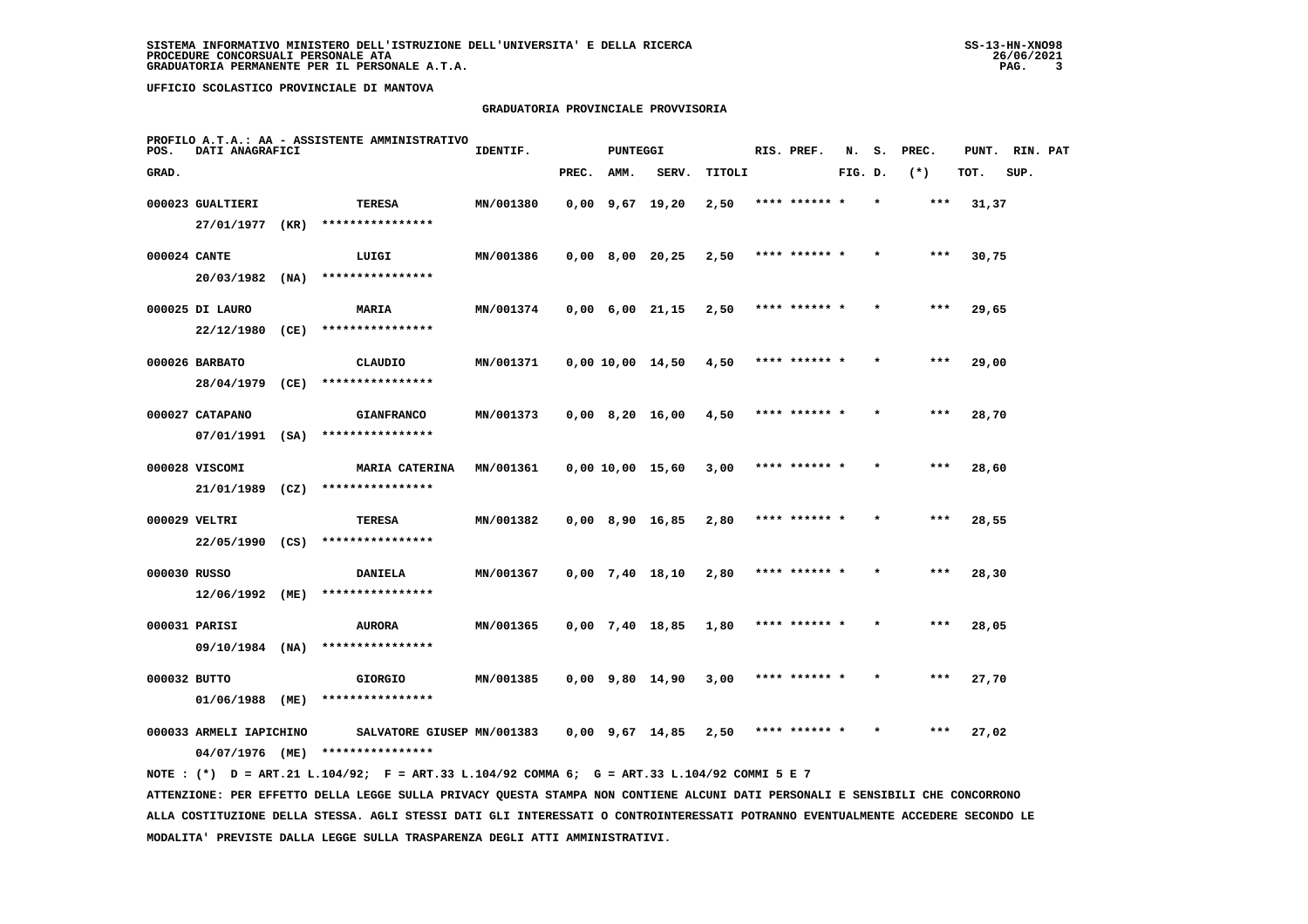# **GRADUATORIA PROVINCIALE PROVVISORIA**

| POS.         | DATI ANAGRAFICI   |      | PROFILO A.T.A.: AA - ASSISTENTE AMMINISTRATIVO                                                                                    | IDENTIF.         |       | PUNTEGGI    |                       |        | RIS. PREF.    |         |         | N. S. PREC. | PUNT. | RIN. PAT |  |
|--------------|-------------------|------|-----------------------------------------------------------------------------------------------------------------------------------|------------------|-------|-------------|-----------------------|--------|---------------|---------|---------|-------------|-------|----------|--|
| GRAD.        |                   |      |                                                                                                                                   |                  | PREC. | <b>AMM.</b> | SERV.                 | TITOLI |               | FIG. D. |         | $(*)$       | TOT.  | SUP.     |  |
|              | 000034 SAPORITO   |      | ANNA                                                                                                                              | MN/001394        |       |             | $0,00$ $0,00$ $13,50$ | 4,50   | **** ****** * |         |         | ***         | 27,00 |          |  |
|              | 20/03/1988 (SA)   |      | ****************                                                                                                                  |                  |       |             |                       |        |               |         |         |             |       |          |  |
|              | 000035 MASSACCESI |      | LUCA                                                                                                                              | MN/001390        |       |             | 0,00 7,50 18,25       | 1,00   | **** ****** * |         |         | $***$       | 26,75 |          |  |
|              | 28/03/1987 (TR)   |      | ****************                                                                                                                  |                  |       |             |                       |        |               |         |         |             |       |          |  |
|              | 000036 BARONE     |      | CARMEN MARIKA                                                                                                                     | MN/001384        |       |             | 0,00 8,00 14,00       | 4,50   | **** ****** * |         | $\star$ | ***         | 26,50 |          |  |
|              | $10/03/1994$ (SA) |      | ****************                                                                                                                  |                  |       |             |                       |        |               |         |         |             |       |          |  |
|              | 000037 INFUSINI   |      | <b>SARA</b>                                                                                                                       | MN/001389        |       |             | 0,00 10,00 13,10      | 2,80   | **** ****** * |         |         | ***         | 25,90 |          |  |
|              | 25/11/1982        | (GE) | ****************                                                                                                                  |                  |       |             |                       |        |               |         |         |             |       |          |  |
|              | 000038 PRISCO     |      | <b>GIOVANNA</b>                                                                                                                   | MN/001392        |       |             | 0,00 9,00 12,50       | 4,30   | **** ****** * |         |         | ***         | 25,80 |          |  |
|              | 01/10/1988        | (NA) | ****************                                                                                                                  |                  |       |             |                       |        |               |         |         |             |       |          |  |
|              | 000039 SICIGNANO  |      | LUCIA                                                                                                                             | MN/001401        |       |             | 0,00 7,80 13,50       | 4,30   | **** ****** * |         |         | $***$       | 25,60 |          |  |
|              | $18/10/1991$ (NA) |      | ****************                                                                                                                  |                  |       |             |                       |        |               |         |         |             |       |          |  |
| 000040 BOVIO |                   |      | CARLA                                                                                                                             | MN/001366        |       |             | 0,00 10,00 12,60      | 2,80   | **** ****** * |         |         | $***$       | 25,40 |          |  |
|              | 18/05/1991 (BN)   |      | ****************                                                                                                                  |                  |       |             |                       |        |               |         |         |             |       |          |  |
| 000041 ROSA  |                   |      | ERMANNO ANDREA                                                                                                                    | <b>MN/001393</b> |       |             | 0,00 10,00 12,00      | 2,80   | **** ****** * |         |         | ***         | 24,80 |          |  |
|              | 14/01/1988 (RM)   |      | ****************                                                                                                                  |                  |       |             |                       |        |               |         |         |             |       |          |  |
|              | 000042 MIRABELLO  |      | ALESSANDRA MARIA MN/001391                                                                                                        |                  |       |             | 0,00 8,80 14,40       | 1,00   | **** ****** * |         |         | ***         | 24,20 |          |  |
|              |                   |      | 08/12/1985 (VV) ****************                                                                                                  |                  |       |             |                       |        |               |         |         |             |       |          |  |
|              | 000043 BIANCO     |      | CRISTINA                                                                                                                          | <b>MN/001375</b> |       |             | 0,00 7,33 15,00       | 0,00   | **** ****** * |         | $\star$ | ***         | 22,33 |          |  |
|              |                   |      | $30/10/1966$ (TO) ****************<br>NOTE: (*) D = ART.21 L.104/92; F = ART.33 L.104/92 COMMA 6; G = ART.33 L.104/92 COMMI 5 E 7 |                  |       |             |                       |        |               |         |         |             |       |          |  |
|              |                   |      |                                                                                                                                   |                  |       |             |                       |        |               |         |         |             |       |          |  |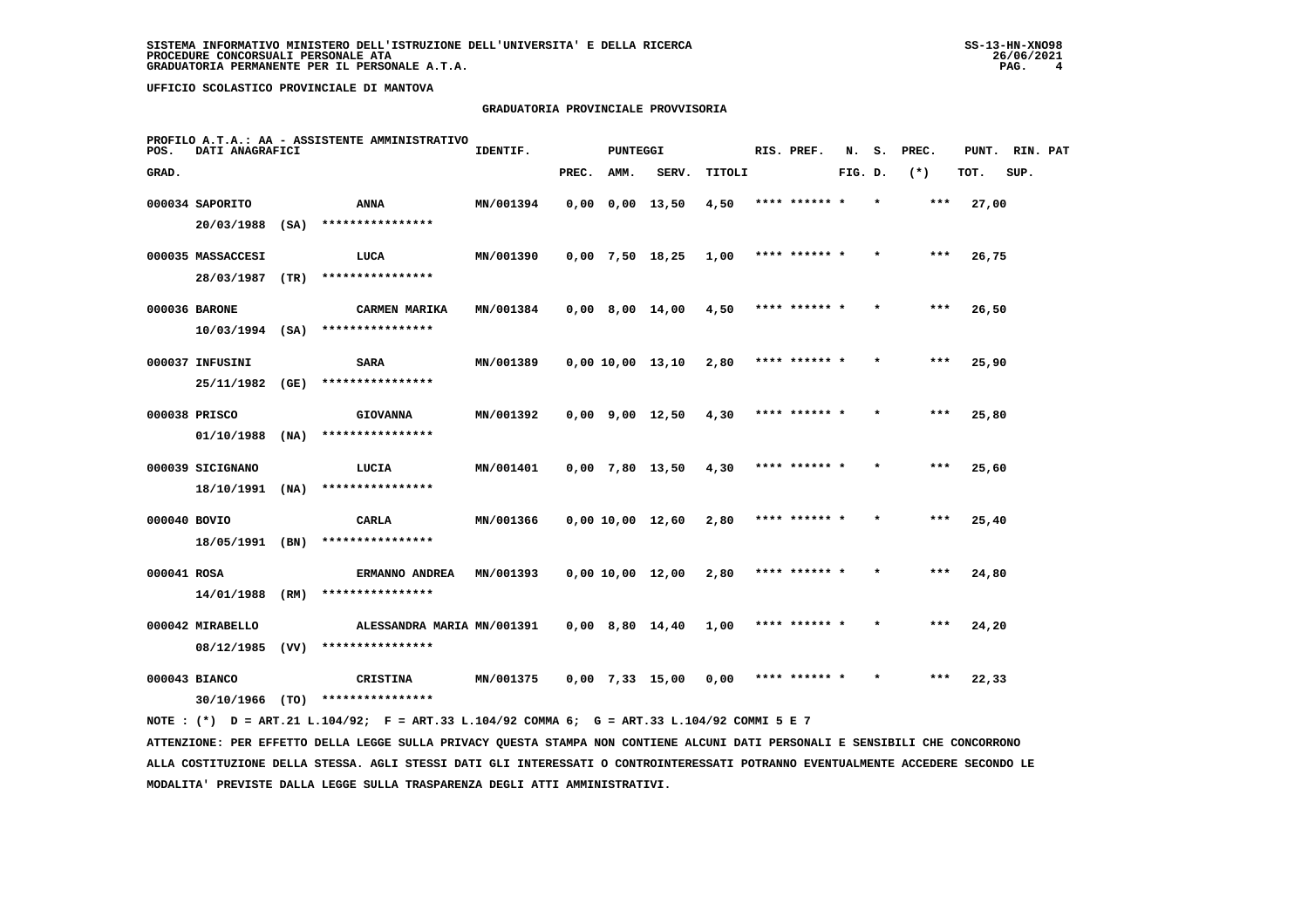# **GRADUATORIA PROVINCIALE PROVVISORIA**

| POS.         | DATI ANAGRAFICI   |      | PROFILO A.T.A.: AT - ASSISTENTE TECNICO                                                     | IDENTIF.                                 |            | <b>PUNTEGGI</b> |                                          |        | RIS. PREF.    | N.      | s.      | PREC. | PUNT. RIN. PAT |      |  |
|--------------|-------------------|------|---------------------------------------------------------------------------------------------|------------------------------------------|------------|-----------------|------------------------------------------|--------|---------------|---------|---------|-------|----------------|------|--|
| GRAD.        |                   |      |                                                                                             |                                          | PREC. AMM. |                 | SERV.                                    | TITOLI |               | FIG. D. |         | $(*)$ | TOT.           | SUP. |  |
|              | 000001 PRIOLO     |      | <b>GIANLUCA</b>                                                                             | MN/001403                                |            |                 | 0,00 10,00 18,20                         | 2,00   | **** ****** * |         | $\star$ | ***   | 30,20          |      |  |
|              | 27/10/1988 (RC)   |      | ****************                                                                            | AREE DI LABORATORIO POSSEDUTE: AR02 AR08 |            |                 |                                          |        |               |         |         |       |                |      |  |
|              | 000002 TROIANO    |      | <b>RAFFAELE</b>                                                                             | MN/001408                                |            |                 | 0,00 9,00 19,30                          | 0,00   | **** ****** * |         | $\star$ | ***   | 28,30          |      |  |
|              | 26/10/1994 (CE)   |      | ****************                                                                            | AREE DI LABORATORIO POSSEDUTE: AR01 AR08 |            |                 |                                          |        |               |         |         |       |                |      |  |
| 000003 STEFI |                   |      | <b>EDMOND</b>                                                                               | MN/001407                                |            |                 | $0,00$ 9,70 14,50 2,00                   |        | **** ****** * |         | $\star$ | ***   | 26,20          |      |  |
|              | 12/06/1982        | (EE) | ****************                                                                            | AREE DI LABORATORIO POSSEDUTE: AR01 AR08 |            |                 |                                          |        |               |         |         |       |                |      |  |
|              | 000004 GALASSO    |      | MICHELA                                                                                     | MN/001405                                |            |                 | $0,00$ 8,00 14,00 1,80                   |        | **** ****** * |         | $\star$ | $***$ | 23,80          |      |  |
|              | 25/12/1987        | (NA) | ****************                                                                            | AREE DI LABORATORIO POSSEDUTE: AR20      |            |                 |                                          |        |               |         |         |       |                |      |  |
|              | 000005 FRANZESE   |      | <b>PIETRO</b>                                                                               | MN/001409                                |            |                 | $0,00$ 7,80 15,70 0,00                   |        | **** ****** * |         | $\star$ | ***   | 23,50          |      |  |
|              | 31/08/1991        |      | $(SA)$ *****************                                                                    | AREE DI LABORATORIO POSSEDUTE: AR02 AR08 |            |                 |                                          |        |               |         |         |       |                |      |  |
| 000006 TORAN |                   |      | <b>ALESSANDRO</b>                                                                           | MN/001413                                |            |                 | 0,00 8,90 12,50                          | 2,00   | **** ****** * |         | $\star$ | $***$ | 23,40          |      |  |
|              | 06/10/1988        | (NA) | ****************                                                                            | AREE DI LABORATORIO POSSEDUTE: AR02 AR08 |            |                 |                                          |        |               |         |         |       |                |      |  |
|              | 000007 PIGNATARO  |      | <b>LAURETTA</b>                                                                             | MN/001406                                |            |                 | $0,00$ 7,00 13,50 2,00                   |        | **** ****** * |         | $\star$ | ***   | 22,50          |      |  |
|              | 21/01/1984 (CS)   |      | ****************                                                                            | AREE DI LABORATORIO POSSEDUTE: AR02 AR08 |            |                 |                                          |        |               |         |         |       |                |      |  |
| 000008 TINO  |                   |      | LAURA                                                                                       | MN/001411                                |            |                 | $0.00 \quad 8.33 \quad 12.00 \quad 2.00$ |        | **** ****** * |         | $\star$ | ***   | 22,33          |      |  |
|              | $06/02/1979$ (CZ) |      | ****************                                                                            | AREE DI LABORATORIO POSSEDUTE: AR01 AR08 |            |                 |                                          |        |               |         |         |       |                |      |  |
|              |                   |      | NOTE: (*) D = ART.21 L.104/92; F = ART.33 L.104/92 COMMA 6; G = ART.33 L.104/92 COMMI 5 E 7 |                                          |            |                 |                                          |        |               |         |         |       |                |      |  |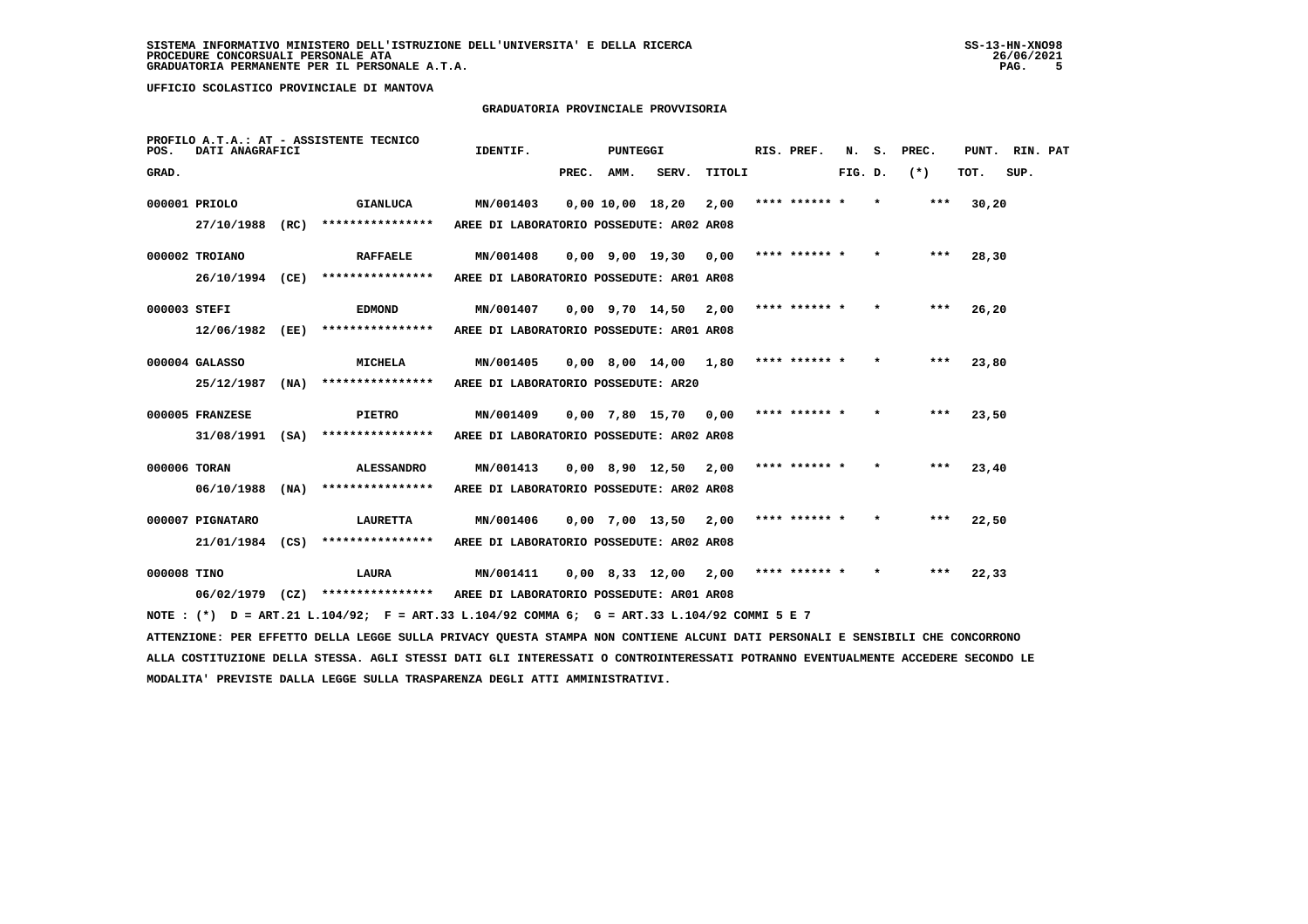# **GRADUATORIA PROVINCIALE PROVVISORIA**

| POS.         | DATI ANAGRAFICI              |      | PROFILO A.T.A.: CS - COLLABORATORE SCOLASTICO | IDENTIF.  |       | <b>PUNTEGGI</b> |                       |        | RIS. PREF.    | N.      | s.      | PREC. | PUNT. | RIN. PAT |  |
|--------------|------------------------------|------|-----------------------------------------------|-----------|-------|-----------------|-----------------------|--------|---------------|---------|---------|-------|-------|----------|--|
| GRAD.        |                              |      |                                               |           | PREC. | AMM.            | SERV.                 | TITOLI |               | FIG. D. |         | $(*)$ | TOT.  | SUP.     |  |
|              | 000001 BASSOLI               |      | MONICA                                        | MN/001421 |       |                 | $0,00$ 2,00 64,50     | 0,00   | **** ****** * |         | $\star$ | $***$ | 66,50 |          |  |
|              | 19/01/1968                   | (MN) | ****************                              |           |       |                 |                       |        |               |         |         |       |       |          |  |
| 000002 APICE |                              |      | <b>SEBASTIANO</b>                             | MN/001418 |       |                 | $0,00$ $3,50$ $29,40$ | 0,00   | **** ****** * |         |         | ***   | 32,90 |          |  |
|              | $17/01/1985$ (NA)            |      | ****************                              |           |       |                 |                       |        |               |         |         |       |       |          |  |
| 000003 BAJO  |                              |      | <b>ANTONELLA</b>                              | MN/001419 |       |                 | $0,00$ 2,50 23,31     | 0,00   | **** ****** * |         |         | $***$ | 25,81 |          |  |
|              | 25/07/1991                   | (AG) | ****************                              |           |       |                 |                       |        |               |         |         |       |       |          |  |
|              | 000004 MANFREDI              |      | <b>VINCENZO</b>                               | MN/001462 |       |                 | $0,00$ 3,50 20,60     | 0,00   | **** ****** * |         |         | $***$ | 24,10 |          |  |
|              | $13/06/1974$ (NA)            |      | ****************                              |           |       |                 |                       |        |               |         |         |       |       |          |  |
|              | 000005 FERRARO               |      | <b>GENNARO</b>                                | MN/001441 |       |                 | $0,00$ $3,50$ $19,70$ | 0,00   | **** ****** * |         |         | $***$ | 23,20 |          |  |
|              | 20/01/1989                   | (AV) | ****************                              |           |       |                 |                       |        |               |         |         |       |       |          |  |
|              | 000006 REBUZZI               |      | CATIA BRUNA                                   | MN/001475 |       |                 | $0,00$ 2,50 19,35     | 0,00   | **** ****** * |         |         | ***   | 21,85 |          |  |
|              | 17/09/1962                   | (MN) | ****************                              |           |       |                 |                       |        |               |         |         |       |       |          |  |
|              | 000007 GUASTALLA             |      | <b>CHIARA</b>                                 | MN/001453 |       |                 | $0,00$ $3,50$ $18,20$ | 0,00   | **** ******   |         |         | ***   | 21,70 |          |  |
|              | 12/08/1975                   | (RE) | ****************                              |           |       |                 |                       |        |               |         |         |       |       |          |  |
|              | 000008 MASTROIANNI           |      | GIOVANNI                                      | MN/001466 |       |                 | $0,00$ $3,50$ $18,10$ | 0,00   | **** ****** * |         |         | $***$ | 21,60 |          |  |
|              | $13/10/1975$ (CZ)            |      | ****************                              |           |       |                 |                       |        |               |         |         |       |       |          |  |
| 000009 ZONA  |                              |      | <b>MASSIMO</b>                                | MN/001482 |       |                 | $0,00$ $3,50$ $17,00$ | 0,00   | **** ****** * |         | $\star$ | ***   | 20,50 |          |  |
|              | 23/03/1990 (CE)              |      | ****************                              |           |       |                 |                       |        |               |         |         |       |       |          |  |
|              | 000010 MACCARI               |      | SANTA EMANUELA<br>****************            | MN/001461 |       |                 | $0,00$ 2,00 17,30     | 0,00   | **** ****** * |         |         | ***   | 19,30 |          |  |
|              | 22/01/1961 (EE)              |      |                                               |           |       |                 |                       |        |               |         |         |       |       |          |  |
|              | 000011 D'AMORA<br>03/05/1973 | (CO) | CINZIA<br>****************                    | MN/001439 |       |                 | $0,00$ 3,00 16,00     | 0.00   | **** ****** * |         |         | $***$ | 19,00 |          |  |
|              |                              |      |                                               |           |       |                 |                       |        |               |         |         |       |       |          |  |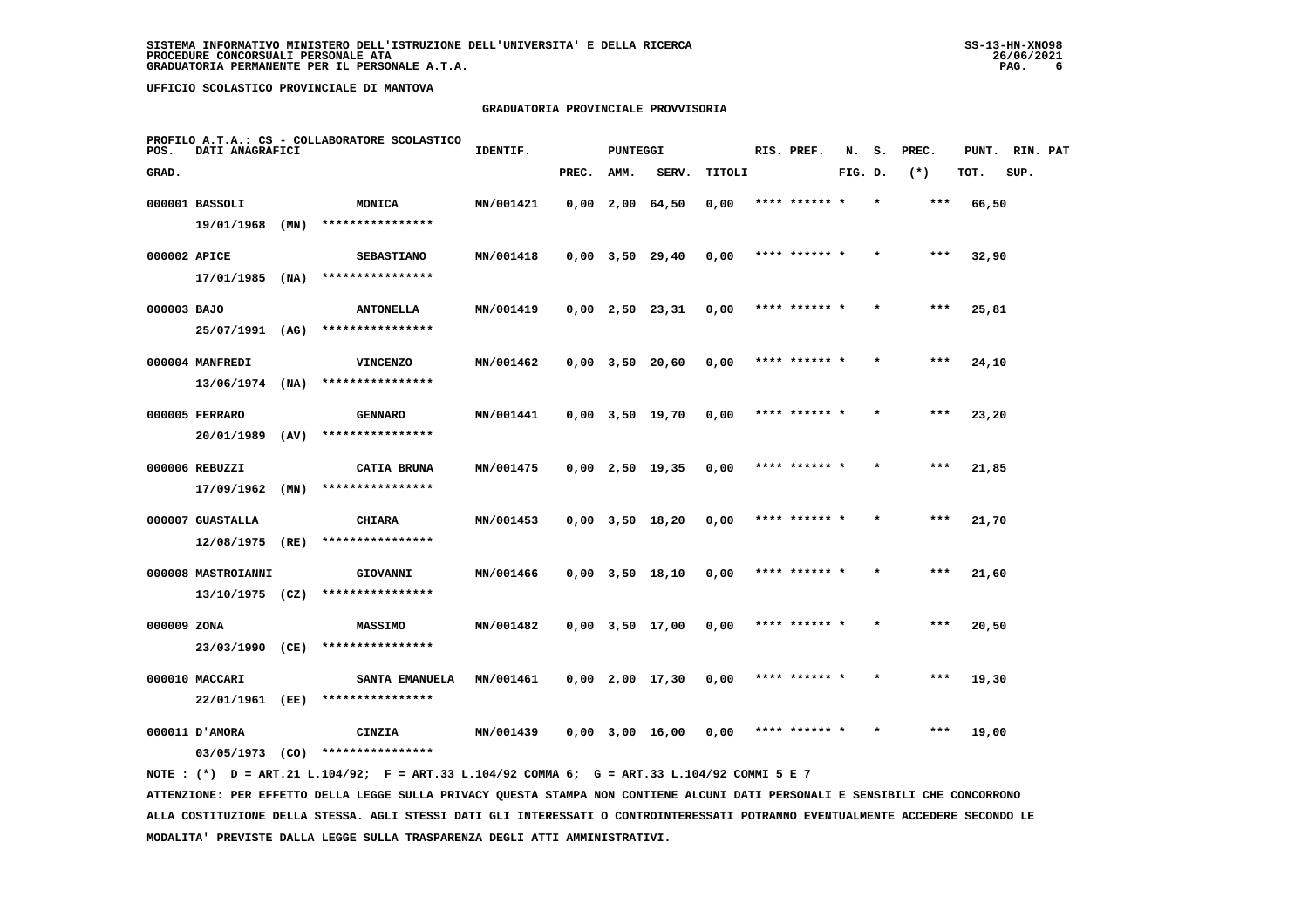# **GRADUATORIA PROVINCIALE PROVVISORIA**

| POS.         | DATI ANAGRAFICI                 |      | PROFILO A.T.A.: CS - COLLABORATORE SCOLASTICO | IDENTIF.  |       | <b>PUNTEGGI</b> |                       |        | RIS. PREF.    | N.      | s.      | PREC. | PUNT. | RIN. PAT |  |
|--------------|---------------------------------|------|-----------------------------------------------|-----------|-------|-----------------|-----------------------|--------|---------------|---------|---------|-------|-------|----------|--|
| GRAD.        |                                 |      |                                               |           | PREC. | AMM.            | SERV.                 | TITOLI |               | FIG. D. |         | $(*)$ | TOT.  | SUP.     |  |
|              | 000012 COPPOLA                  |      | <b>ELVIRA</b>                                 | MN/001435 |       |                 | $0,00$ 2,50 16,25     | 0,00   | **** ****** * |         |         | ***   | 18,75 |          |  |
|              | 31/03/1986                      | (MA) | ****************                              |           |       |                 |                       |        |               |         |         |       |       |          |  |
|              | 000013 BONACCI                  |      | <b>ANTONIO</b>                                | MN/001423 |       |                 | $0,00$ $3,00$ $15,75$ | 0,00   | **** ****** * |         |         | $***$ | 18,75 |          |  |
|              | 14/04/1989                      | (CE) | ****************                              |           |       |                 |                       |        |               |         |         |       |       |          |  |
|              | 000014 INFELICE                 |      | MARIO                                         | MN/001455 |       |                 | $0,00$ 2,50 16,25     | 0,00   | **** ****** * |         |         | ***   | 18,75 |          |  |
|              | 07/06/1979                      | (NA) | ****************                              |           |       |                 |                       |        |               |         |         |       |       |          |  |
| 000015 LICE  |                                 |      | <b>ROSETTA</b>                                | MN/001458 |       |                 | $0,00$ 2,00 16,70     | 0,00   | **** ****** * |         | $\star$ | $***$ | 18,70 |          |  |
|              | 03/10/1978                      | (KR) | ****************                              |           |       |                 |                       |        |               |         |         |       |       |          |  |
|              | 000016 FIORELLO                 |      | <b>ELENA</b>                                  | MN/001442 |       |                 | $0,00$ $3,00$ $15,10$ | 0,00   | **** ****** * |         |         | $***$ | 18,10 |          |  |
|              | $07/12/1992$ (AG)               |      | ****************                              |           |       |                 |                       |        |               |         |         |       |       |          |  |
| 000017 CAMA  |                                 |      | <b>SIMONA</b><br>****************             | MN/001427 |       |                 | $0,00$ $3,00$ $15,00$ | 0,00   | **** ****** * |         |         | $***$ | 18,00 |          |  |
|              | 15/06/1975 (RC)                 |      |                                               |           |       |                 |                       |        |               |         |         |       |       |          |  |
|              | 000018 CARANNANTE<br>31/10/1963 | (NA) | <b>MARIA ROSARIA</b><br>****************      | MN/001428 |       |                 | $0,00$ 2,00 16,00     | 0,00   | **** ****** * |         |         | $***$ | 18,00 |          |  |
|              |                                 |      |                                               |           |       |                 |                       |        |               |         |         |       |       |          |  |
| 000019 NASTO | 24/01/1993                      | (MA) | ANIELLO<br>****************                   | MN/001468 |       |                 | $0,00$ $3,50$ $14,50$ | 0,00   | **** ****** * |         |         | ***   | 18,00 |          |  |
|              | 000020 VITIELLO                 |      | <b>ADELE</b>                                  | MN/001481 |       |                 | $0,00$ $3,00$ $15,00$ | 0,00   |               |         |         | ***   |       |          |  |
|              | 01/08/1984                      | (NA) | ****************                              |           |       |                 |                       |        |               |         |         |       | 18,00 |          |  |
|              | 000021 VASSALLO                 |      | EMMA                                          | MN/001480 |       |                 | $0,00$ 2,50 15,50     | 0,00   | **** ****** * |         |         | ***   | 18,00 |          |  |
|              | 24/12/1965                      | (NA) | ****************                              |           |       |                 |                       |        |               |         |         |       |       |          |  |
|              | 000022 BARBATI                  |      | <b>ANTONIO</b>                                | MN/001448 |       |                 | $0,00$ $3,50$ $14,10$ | 0,00   | **** ****** * |         | $\star$ | ***   | 17,60 |          |  |
|              | 06/04/1967                      | (NA) | ****************                              |           |       |                 |                       |        |               |         |         |       |       |          |  |
|              |                                 |      |                                               |           |       |                 |                       |        |               |         |         |       |       |          |  |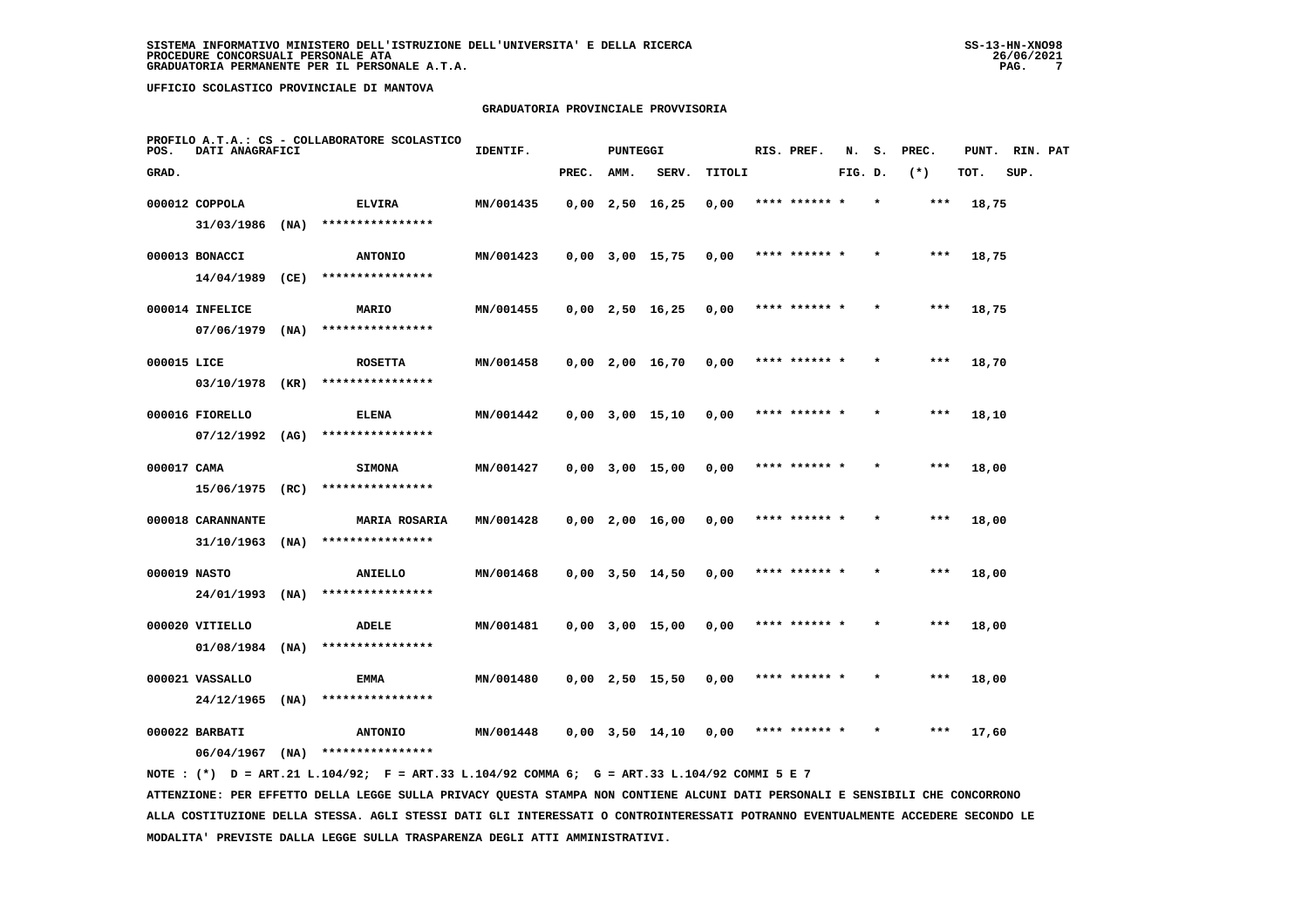# **GRADUATORIA PROVINCIALE PROVVISORIA**

| POS.         | DATI ANAGRAFICI                       |      | PROFILO A.T.A.: CS - COLLABORATORE SCOLASTICO | IDENTIF.  |       | PUNTEGGI |                       |        | RIS. PREF.    | N.      | s.      | PREC. | PUNT. | RIN. PAT |  |
|--------------|---------------------------------------|------|-----------------------------------------------|-----------|-------|----------|-----------------------|--------|---------------|---------|---------|-------|-------|----------|--|
| GRAD.        |                                       |      |                                               |           | PREC. | AMM.     | SERV.                 | TITOLI |               | FIG. D. |         | $(*)$ | TOT.  | SUP.     |  |
|              | 000023 GAETTI                         |      | <b>FLORINDA</b><br>****************           | MN/001450 |       |          | $0,00$ $3,00$ $14,50$ | 0,00   | **** ******   |         |         | $***$ | 17,50 |          |  |
|              | 18/11/1971 (MN)<br>000024 MANGANIELLO |      | <b>DANIELA</b>                                | MN/001463 |       |          | $0,00$ $3,50$ $14,00$ | 0,00   | **** ****** * |         |         | $***$ | 17,50 |          |  |
|              | 22/09/1966 (EE)                       |      | ****************                              |           |       |          |                       |        |               |         |         |       |       |          |  |
|              | 000025 LO SAPIO                       |      | <b>ANTONIO</b>                                | MN/001459 |       |          | $0,00$ $3,50$ $14,00$ | 0,00   | **** ****** * |         | $\star$ | ***   | 17,50 |          |  |
| 000026 LEO   | 03/03/1994                            | (NA) | ****************                              |           |       |          |                       |        | **** ****** * |         |         | $***$ |       |          |  |
|              | $18/02/1993$ (SA)                     |      | <b>FRANCESCA</b><br>****************          | MN/001456 |       |          | $0,00$ 2,50 14,60     | 0,00   |               |         |         |       | 17,10 |          |  |
|              | 000027 MARCHESE                       |      | <b>GIUSEPPE</b>                               | MN/001464 |       |          | $0,00$ $3,50$ $13,60$ | 0,00   | **** ****** * |         |         | $***$ | 17,10 |          |  |
|              | 03/08/1967                            | (SA) | ****************                              |           |       |          |                       |        |               |         |         |       |       |          |  |
|              | 000028 NIZZOLI<br>29/11/1976          | (MN) | <b>SERENA</b><br>****************             | MN/001469 |       |          | $0,00$ $3,50$ $13,50$ | 0,00   | **** ****** * |         |         | $***$ | 17,00 |          |  |
|              | 000029 CATERISANO                     |      | LUIGINA                                       | MN/001432 |       |          | $0.00$ $3.00$ $14.00$ | 0,00   | **** ****** * |         |         | ***   | 17,00 |          |  |
|              | 17/09/1979                            | (KR) | ****************                              |           |       |          |                       |        |               |         |         |       |       |          |  |
| 000030 TOPPI | $17/06/1984$ (NA)                     |      | <b>NICOLA</b><br>****************             | MN/001478 |       |          | $0,00$ $3,50$ $13,50$ | 0,00   | **** ****** * |         |         | ***   | 17,00 |          |  |
|              | 000031 BUONGIORNO                     |      | <b>SALVATORE</b>                              | MN/001426 |       |          | $0,00$ $3,00$ $13,80$ | 0,00   | **** ****** * |         |         | $***$ | 16,80 |          |  |
|              | 09/12/1992                            | (MT) | ****************                              |           |       |          |                       |        |               |         |         |       |       |          |  |
|              | 000032 PILEGGI                        | (EE) | <b>SALVATORE</b><br>****************          | MN/001473 |       |          | $0,00$ $3,50$ $13,10$ | 0,00   | **** ****** * |         |         | ***   | 16,60 |          |  |
|              | 01/06/1973<br>000033 BALZANO          |      | <b>TOMMASO</b>                                | MN/001420 |       |          | $0,00$ $3,50$ $13,10$ | 0,00   | **** ****** * |         |         | ***   | 16,60 |          |  |
|              | $16/05/1972$ (NA)                     |      | ****************                              |           |       |          |                       |        |               |         |         |       |       |          |  |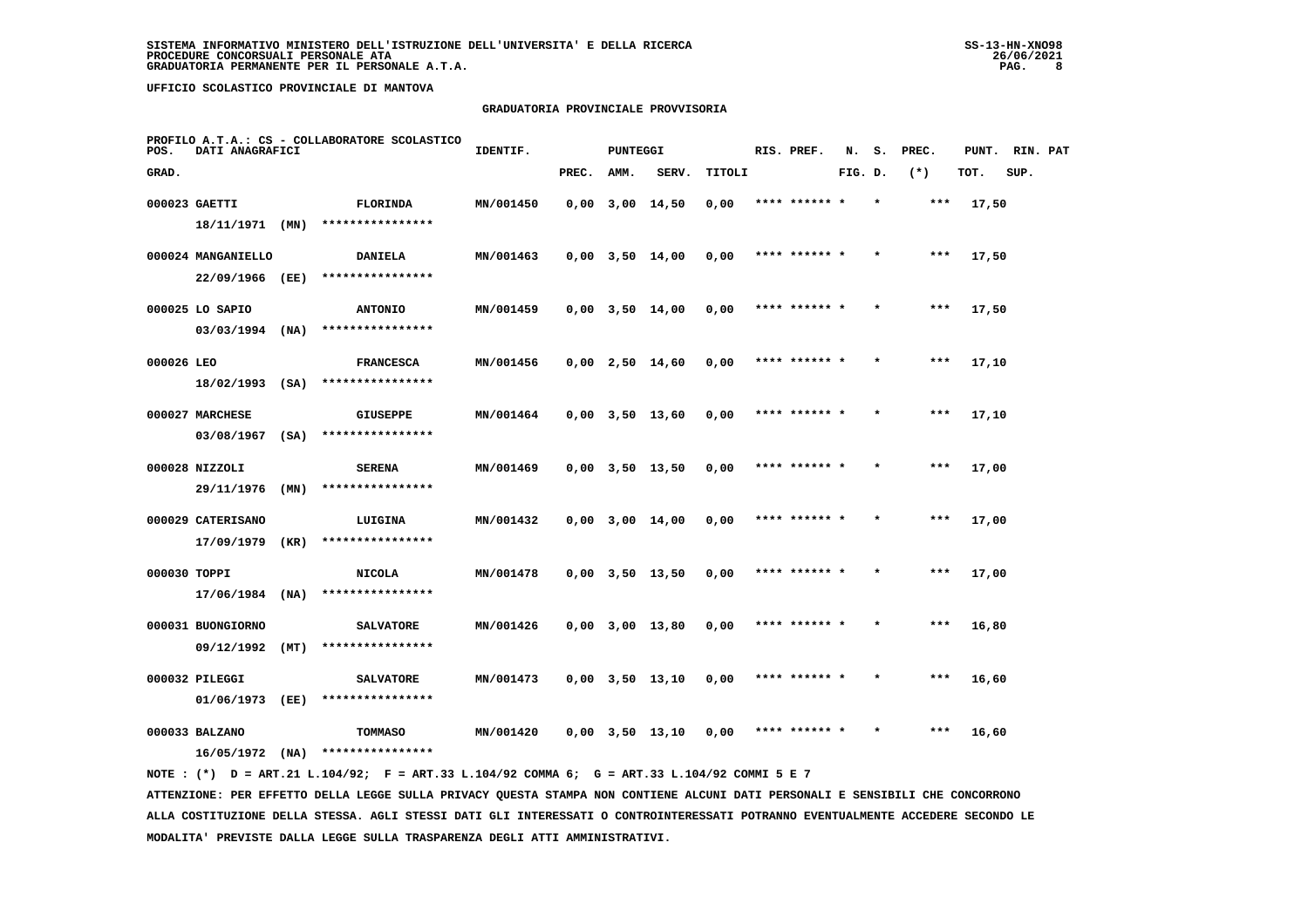# **GRADUATORIA PROVINCIALE PROVVISORIA**

| POS.         | DATI ANAGRAFICI                      |      | PROFILO A.T.A.: CS - COLLABORATORE SCOLASTICO | IDENTIF.  |       | <b>PUNTEGGI</b> |                       |        | RIS. PREF.    | N.      | s. | PREC. | PUNT. | RIN. PAT |  |
|--------------|--------------------------------------|------|-----------------------------------------------|-----------|-------|-----------------|-----------------------|--------|---------------|---------|----|-------|-------|----------|--|
| GRAD.        |                                      |      |                                               |           | PREC. | AMM.            | SERV.                 | TITOLI |               | FIG. D. |    | $(*)$ | TOT.  | SUP.     |  |
|              | 000034 BARONE                        |      | <b>ANDREA</b>                                 | MN/001449 |       |                 | $0,00$ $3,50$ $13,10$ | 0,00   | **** ****** * |         |    | ***   | 16,60 |          |  |
|              | $06/02/1974$ (NA)                    |      | ****************                              |           |       |                 |                       |        |               |         |    |       |       |          |  |
| 000035 SIANO |                                      |      | <b>CONCETTA</b>                               | MN/001477 |       |                 | $0,00$ $3,50$ $13,00$ | 0,00   | **** ****** * |         |    | $***$ | 16,50 |          |  |
|              | 07/01/1974 (CN)                      |      | ****************                              |           |       |                 |                       |        |               |         |    |       |       |          |  |
|              | 000036 BENVENUTO                     |      | <b>ROSY</b>                                   | MN/001422 |       |                 | $0,00$ $3,50$ $13,00$ | 0,00   | **** ****** * |         |    | $***$ | 16,50 |          |  |
|              | 02/09/1992                           | (PR) | ****************                              |           |       |                 |                       |        |               |         |    |       |       |          |  |
|              | 000037 GIORDANO                      |      | <b>PASQUALE</b>                               | MN/001452 |       |                 | $0,00$ $3,50$ $13,00$ | 0,00   | **** ****** * |         |    | $***$ | 16,50 |          |  |
|              | 12/08/1987                           | (NA) | ****************                              |           |       |                 |                       |        |               |         |    |       |       |          |  |
| 000038 CARRA |                                      |      | <b>BARBARA</b>                                | MN/001429 |       |                 | $0,00$ 2,50 14,00     | 0,00   | **** ****** * |         |    | $***$ | 16,50 |          |  |
|              | 28/09/1970                           | (MN) | ****************                              |           |       |                 |                       |        |               |         |    |       |       |          |  |
|              | 000039 FERLISI                       |      | <b>MARIA CARMELA</b>                          | MN/001440 |       |                 | $0,00$ 2,50 14,00     | 0,00   | **** ****** * |         |    | $***$ | 16,50 |          |  |
|              | 14/08/1986 (AG)                      |      | ****************                              |           |       |                 |                       |        |               |         |    |       |       |          |  |
|              | 000040 OTTONI                        |      | MELISSA<br>****************                   | MN/001470 |       |                 | $0,00$ 2,50 14,00     | 0.00   | **** ****** * |         |    | ***   | 16,50 |          |  |
|              | 12/12/1990                           | (MN) |                                               |           |       |                 |                       |        |               |         |    |       |       |          |  |
|              | 000041 BONACCI<br>14/01/1985 (CE)    |      | MARIA MADDALENA MN/001424<br>**************** |           |       |                 | $0,00$ 2,50 13,90     | 0,00   | **** ****** * |         |    | ***   | 16,40 |          |  |
|              |                                      |      |                                               |           |       |                 |                       |        |               |         |    |       |       |          |  |
|              | 000042 MARTINO<br>26/04/1988 (PA)    |      | <b>ROBERTA</b><br>****************            | MN/001465 |       |                 | $0,00$ $3,50$ $12,60$ | 0,00   | **** ****** * |         |    | ***   | 16,10 |          |  |
|              |                                      |      |                                               |           |       |                 |                       |        |               |         |    |       |       |          |  |
|              | 000043 GIAMBLANCO<br>21/10/1981 (RC) |      | <b>ROSAMARIA</b><br>****************          | MN/001451 |       |                 | $0,00$ $3,50$ $12,50$ | 0,00   | **** ****** * |         |    | ***   | 16,00 |          |  |
|              |                                      |      |                                               |           |       |                 |                       |        | **** ****** * |         |    | ***   |       |          |  |
|              | 000044 PALUMBO<br>$27/02/1984$ (SA)  |      | <b>MARIA</b><br>****************              | MN/001471 |       |                 | $0,00$ 2,00 14,00     | 0,00   |               |         |    |       | 16,00 |          |  |
|              |                                      |      |                                               |           |       |                 |                       |        |               |         |    |       |       |          |  |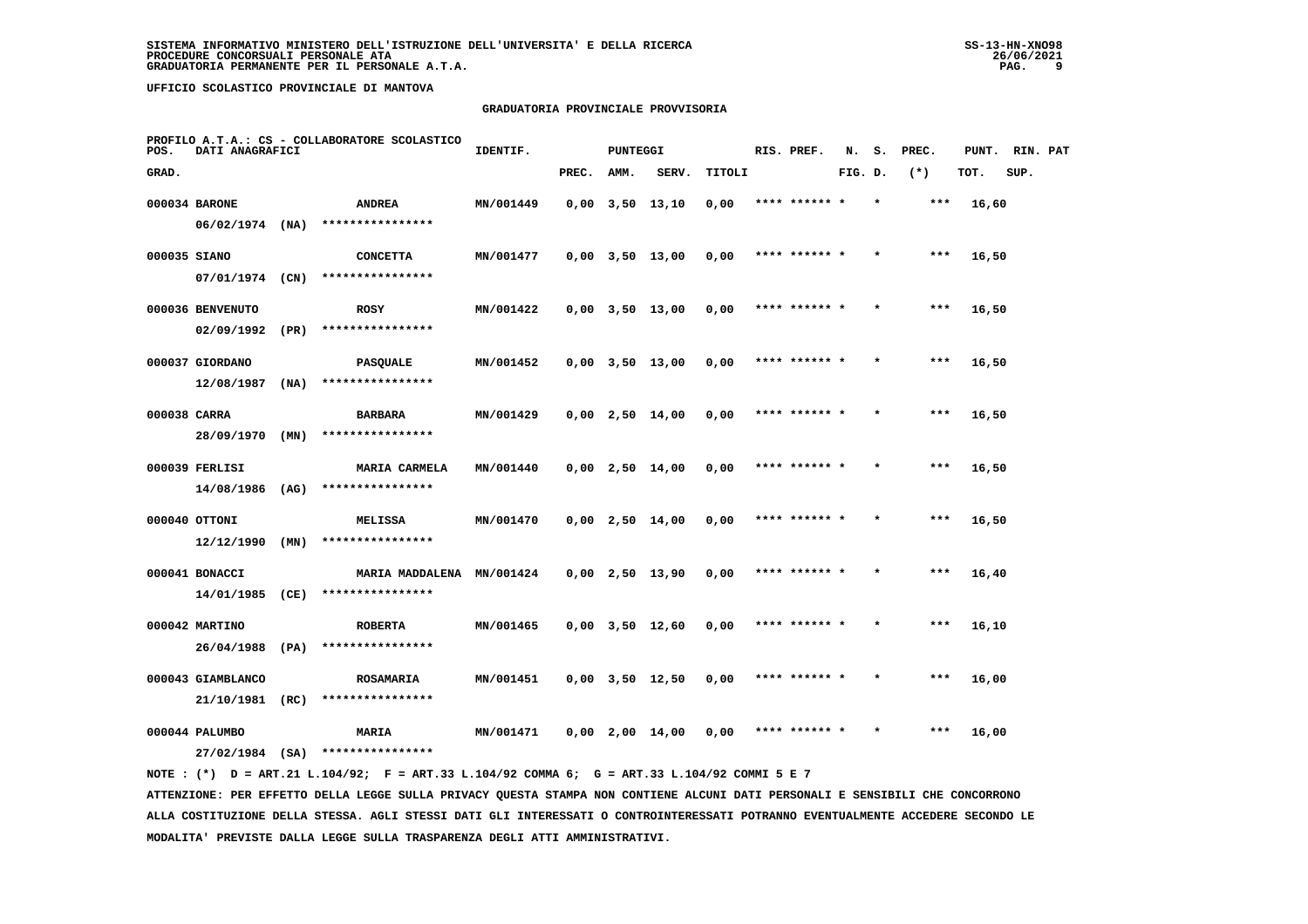# **GRADUATORIA PROVINCIALE PROVVISORIA**

| POS.         | DATI ANAGRAFICI    |      | PROFILO A.T.A.: CS - COLLABORATORE SCOLASTICO | IDENTIF.  |       | PUNTEGGI |                       |        | RIS. PREF.    | N.      | s.      | PREC. | PUNT. | RIN. PAT |  |
|--------------|--------------------|------|-----------------------------------------------|-----------|-------|----------|-----------------------|--------|---------------|---------|---------|-------|-------|----------|--|
| GRAD.        |                    |      |                                               |           | PREC. | AMM.     | SERV.                 | TITOLI |               | FIG. D. |         | $(*)$ | TOT.  | SUP.     |  |
|              | 000045 VACCARO     |      | <b>AGNESE</b>                                 | MN/001479 |       |          | $0,00$ 2,50 13,50     | 0,00   | **** ******   |         |         | $***$ | 16,00 |          |  |
|              | $27/04/1972$ (SA)  |      | ****************                              |           |       |          |                       |        |               |         |         |       |       |          |  |
|              | 000046 AMBROSIO    |      | <b>ANTONIO</b>                                | MN/001416 |       |          | $0,00$ 2,00 14,00     | 0,00   | **** ****** * |         |         | $***$ | 16,00 |          |  |
|              | 01/08/1970         | (NA) | ****************                              |           |       |          |                       |        |               |         |         |       |       |          |  |
|              | 000047 DI MARSILIO |      | <b>ANGELA</b>                                 | MN/001437 |       |          | $0,00$ $3,50$ $12,50$ | 0,00   | **** ****** * |         | $\star$ | $***$ | 16,00 |          |  |
|              | 28/05/1987 (CE)    |      | ****************                              |           |       |          |                       |        |               |         |         |       |       |          |  |
|              | 000048 MATTEO      |      | PATRIZIA                                      | MN/001467 |       |          | $0,00$ 2,00 14,00     | 0,00   | **** ****** * |         |         | $***$ | 16,00 |          |  |
|              | 29/09/1967 (LE)    |      | ****************                              |           |       |          |                       |        |               |         |         |       |       |          |  |
| 000049 LEO   |                    |      | <b>MARCO</b>                                  | MN/001457 |       |          | $0,00$ 2,00 14,00     | 0,00   | **** ****** * |         |         | $***$ | 16,00 |          |  |
|              | 07/01/1991 (SA)    |      | ****************                              |           |       |          |                       |        |               |         |         |       |       |          |  |
|              | 000050 CATAPANO    |      | <b>EMILIANO</b>                               | MN/001430 |       |          | $0,00$ 2,50 13,50     | 0,00   | **** ****** * |         |         | $***$ | 16,00 |          |  |
|              | 26/05/1997         | (NA) | ****************                              |           |       |          |                       |        |               |         |         |       |       |          |  |
|              | 000051 CESARANO    |      | VALERIA                                       | MN/001434 |       |          | $0,00$ 2,50 13,50     | 0,00   | **** ******   |         |         | ***   | 16,00 |          |  |
|              | 11/08/1995         | (NA) | ****************                              |           |       |          |                       |        |               |         |         |       |       |          |  |
|              | 000052 LOMBARDO    |      | <b>ROSA</b>                                   | MN/001460 |       |          | $0,00$ $3,50$ $12,50$ | 0,00   | **** ****** * |         |         | ***   | 16,00 |          |  |
|              | 08/06/1986         | (NA) | ****************                              |           |       |          |                       |        |               |         |         |       |       |          |  |
| 000053 RUSSO |                    |      | <b>VINCENZO</b>                               | MN/001476 |       |          | $0,00$ 2,50 13,50     | 0,00   | **** ****** * |         |         | $***$ | 16,00 |          |  |
|              | 11/05/1991         | (NA) | ****************                              |           |       |          |                       |        |               |         |         |       |       |          |  |
|              | 000054 BUOMPANE    |      | ANNA                                          | MN/001425 |       |          | $0,00$ 2,50 13,30     | 0,00   | **** ****** * |         |         | $***$ | 15,80 |          |  |
|              | 22/11/1980         | (MO) | ****************                              |           |       |          |                       |        |               |         |         |       |       |          |  |
|              | 000055 CEGLIA      |      | <b>SAMANTA</b>                                | MN/001433 |       |          | $0,00$ 2,00 13,70     | 0,00   | **** ****** * |         |         | ***   | 15,70 |          |  |
|              | 17/07/1989         | (BN) | ****************                              |           |       |          |                       |        |               |         |         |       |       |          |  |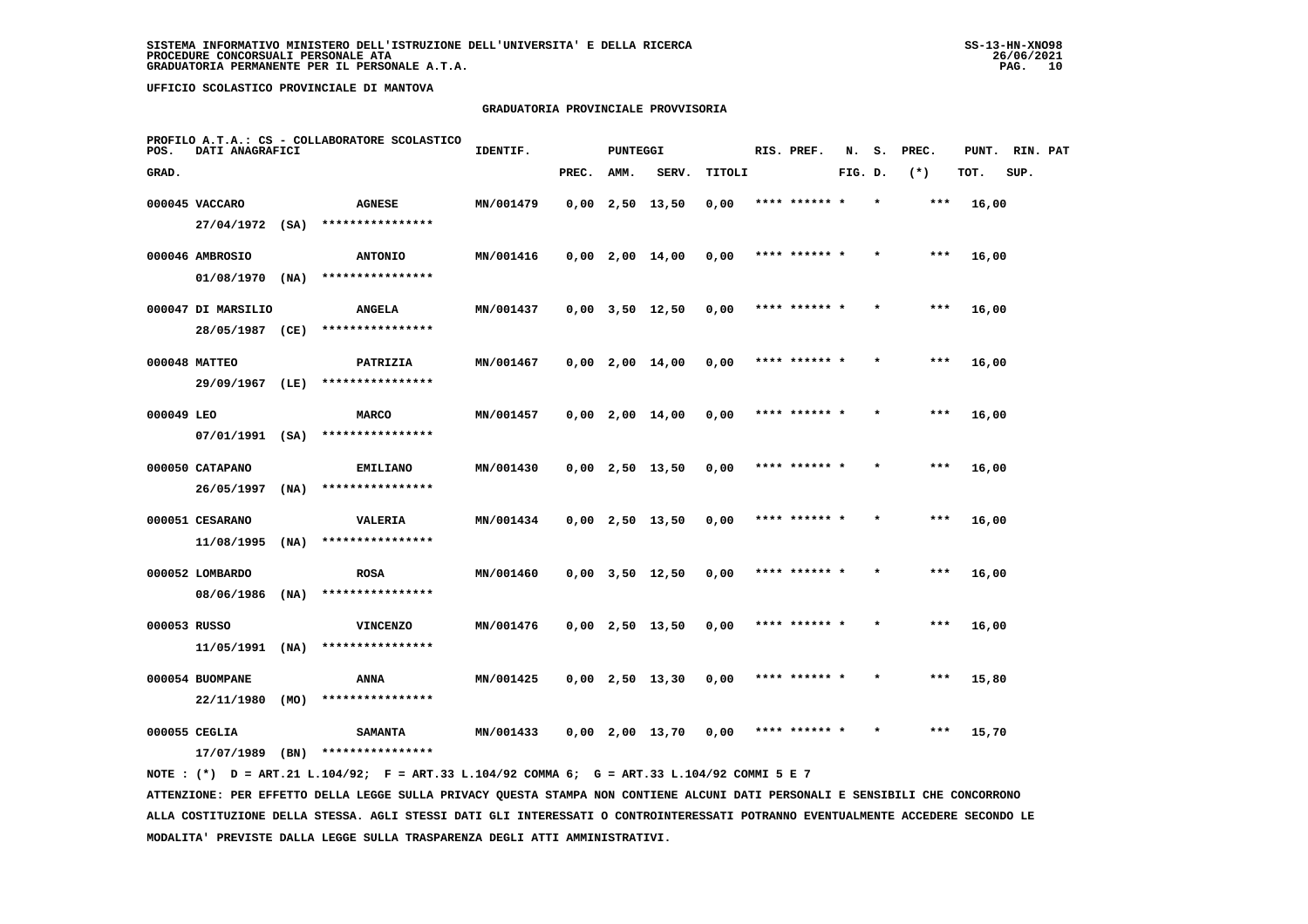# **GRADUATORIA PROVINCIALE PROVVISORIA**

| POS.         | DATI ANAGRAFICI    |      | PROFILO A.T.A.: CS - COLLABORATORE SCOLASTICO | IDENTIF.  |             | <b>PUNTEGGI</b> |                       |        | RIS. PREF.    | N.      | s.      | PREC. | PUNT. | RIN. PAT |  |
|--------------|--------------------|------|-----------------------------------------------|-----------|-------------|-----------------|-----------------------|--------|---------------|---------|---------|-------|-------|----------|--|
| GRAD.        |                    |      |                                               |           | PREC.       | AMM.            | SERV.                 | TITOLI |               | FIG. D. |         | $(*)$ | TOT.  | SUP.     |  |
|              | 000056 PARENTE     |      | CAIO UGO                                      | MN/001472 |             |                 | $0,00$ 2,00 13,60     | 0,00   | **** ****** * |         | $\star$ | ***   | 15,60 |          |  |
|              | 05/12/1984         | (CE) | ****************                              |           |             |                 |                       |        |               |         |         |       |       |          |  |
|              | 000057 ACCONCIA    |      | <b>SALVATORE</b>                              | MN/001414 |             |                 | $0,00$ 2,00 13,60     | 0,00   | **** ****** * |         |         | $***$ | 15,60 |          |  |
|              | 24/09/1968         | (CE) | ****************                              |           |             |                 |                       |        |               |         |         |       |       |          |  |
|              | 000058 CATAPANO    |      | LUCIA                                         | MN/001431 |             |                 | $0,00$ $3,50$ $12,05$ | 0,00   | **** ****** * |         |         | $***$ | 15,55 |          |  |
|              | 29/08/1988         | (NA) | ****************                              |           |             |                 |                       |        |               |         |         |       |       |          |  |
|              | 000059 ACUNZO      |      | <b>SALVATORE</b>                              | MN/001415 |             |                 | $0,00$ 2,50 13,00     | 0,00   | **** ****** * |         |         | $***$ | 15,50 |          |  |
|              | 20/01/1995         | (NA) | ****************                              |           |             |                 |                       |        |               |         |         |       |       |          |  |
| 000060 CREMA |                    |      | <b>FEDERICA</b>                               | MN/001436 |             |                 | $0,00$ 2,50 13,00     | 0,00   | **** ****** * |         |         | $***$ | 15,50 |          |  |
|              | $12/02/1991$ (MN)  |      | ****************                              |           |             |                 |                       |        |               |         |         |       |       |          |  |
|              | 000061 FRAPPOLA    |      | <b>DOMENICO</b>                               | MN/001443 |             |                 | $0,00$ 2,50 13,00     | 0,00   | **** ****** * |         |         | $***$ | 15,50 |          |  |
|              | 09/07/1986         | (NA) | ****************                              |           |             |                 |                       |        |               |         |         |       |       |          |  |
|              | 000062 FURGERI     |      | SUSI                                          | MN/001444 |             |                 | $0,00$ 2,00 13,50     | 0,00   | **** ****** * |         |         | $***$ | 15,50 |          |  |
|              | $07/10/1964$ (MN)  |      | ****************                              |           |             |                 |                       |        |               |         |         |       |       |          |  |
|              | 000063 POLTRONIERI |      | MONICA                                        | MN/001474 |             |                 | $0,00$ 2,00 13,50     | 0,00   | **** ****** * |         |         | ***   | 15,50 |          |  |
|              | 20/02/1968 (MN)    |      | ****************                              |           |             |                 |                       |        |               |         |         |       |       |          |  |
| 000064 GRECO |                    |      | <b>VINCENZO</b>                               | MN/001454 |             |                 | $0,00$ 2,00 13,00     | 0,00   | **** ****** * |         |         | $***$ | 15,00 |          |  |
|              | $26/11/1974$ (NA)  |      | ****************                              |           |             |                 |                       |        |               |         |         |       |       |          |  |
|              | 000065 ANNUNZIATA  |      | <b>SAVERIO</b>                                | MN/001417 |             |                 | $0,00$ 2,50 12,00     | 0,00   | **** ****** * |         |         | ***   | 14,50 |          |  |
|              | 15/01/1996         | (SA) | ****************                              |           |             |                 |                       |        |               |         |         |       |       |          |  |
|              | 000066 PRIOLO      |      | <b>GIANLUCA</b>                               | MN/001404 | $0,00$ 3,50 |                 | 8,70                  | 0,00   | **** ****** * |         |         | ***   | 12,20 |          |  |
|              | 27/10/1988         | (RC) | ****************                              |           |             |                 |                       |        |               |         |         |       |       |          |  |